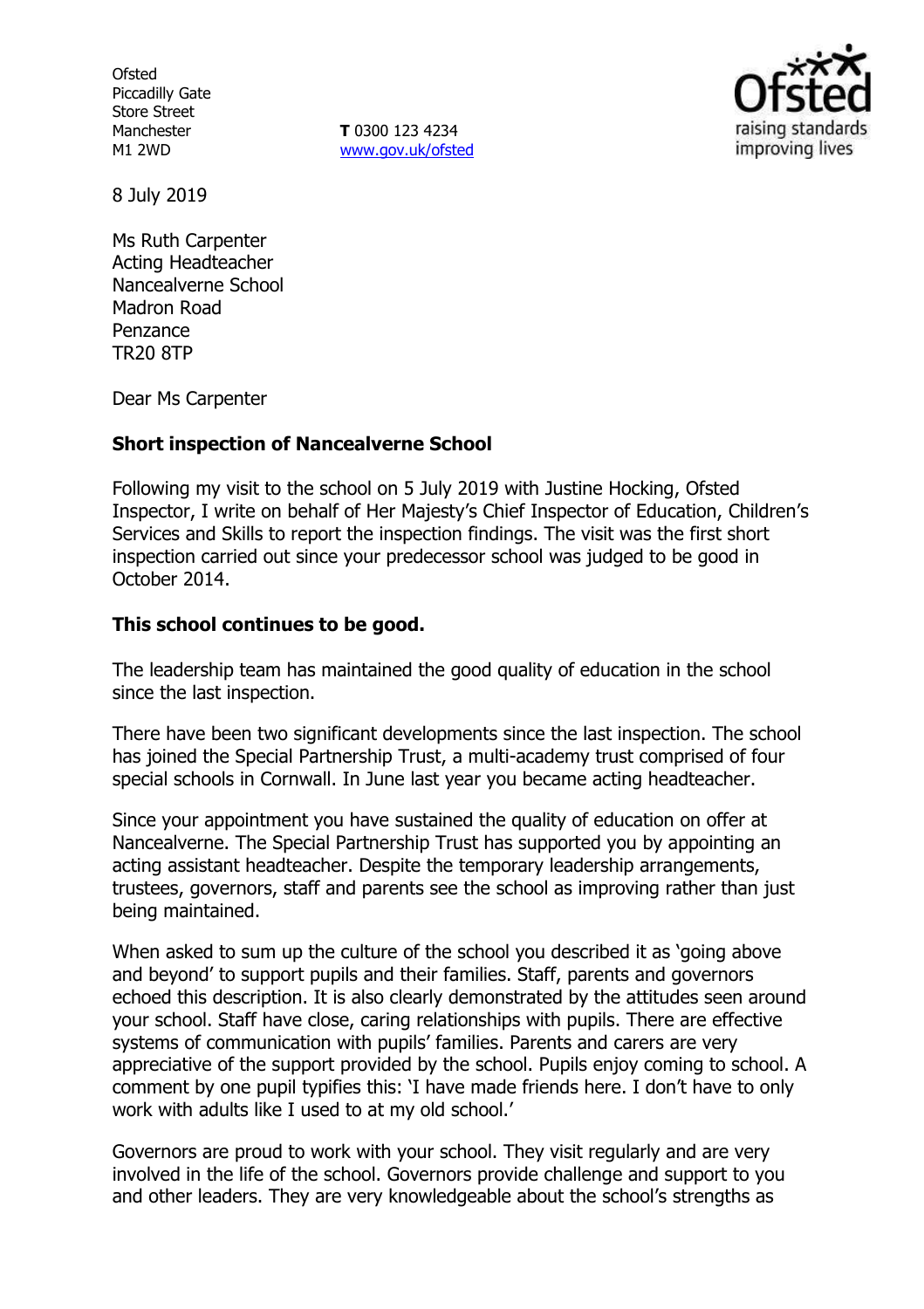

well as the areas you wish to develop. Governors recognise the positive impact your leadership has had on the school. They can see that, despite the temporary nature of your appointment, you have taken full responsibility for continuing to improve the school.

The areas for improvement from the last inspection of the predecessor school have been addressed effectively. Leaders were asked to improve the provision to develop pupils' communication skills. There are now a wide range of communication techniques used to meet individuals' needs. Every room has a label with a range of communication methods. This gives pupils independence in identifying different rooms. Leaders have introduced a 'sign of the week' to promote the effective use of signing. This ensures that all staff build the skills needed to communicate effectively with pupils. In class, pupils benefit from the use of individualised communication aids. These are carefully tailored by staff to individual pupils' needs. This enables each pupil to participate fully in lessons. The result is that they can make progress in learning.

Leaders were also asked to increase opportunities for pupils to engage in community activities and work experience. Leaders have embedded this aspect into school life for all pupils. From the youngest pupils in the school through to the sixth-form students, there is encouragement for all pupils to look at the different types of work people do. Every off-site trip must include a focus on the types of iobs seen during the visit. In key stage 3, there are volunteering opportunities, for example in a local residential care home. This makes thinking about work opportunities more concrete for pupils. In key stages 4 and 5, pupils and their parents receive support to choose their next placements. Leaders have established a well-structured curriculum to promote work-related learning. This has resulted in pupils having a clear understanding of the different options available when they leave your school. They are empowered to make informed choices about their future.

# **Safeguarding is effective.**

Leaders have ensured that there is a strong culture of safeguarding throughout the school. The care and attention given to all pupils reflect this. Staff place the highest priority on pupils' safety and well-being. Leaders ensure that all staff are thoroughly trained to support the pupils in their care. Appropriate and timely training ensures that staff have up-to-date knowledge of safeguarding. They are vigilant about potential risks.

Statutory checks are carried out on the suitability of staff to work with pupils. The safeguarding governor has attended appropriate training. He visits the school and provides oversight and scrutiny of relevant processes.

All staff have a strong working knowledge of safeguarding issues and understand the potential risks to pupils. They engage closely with parents and appropriate authorities to ensure pupils' safety and well-being.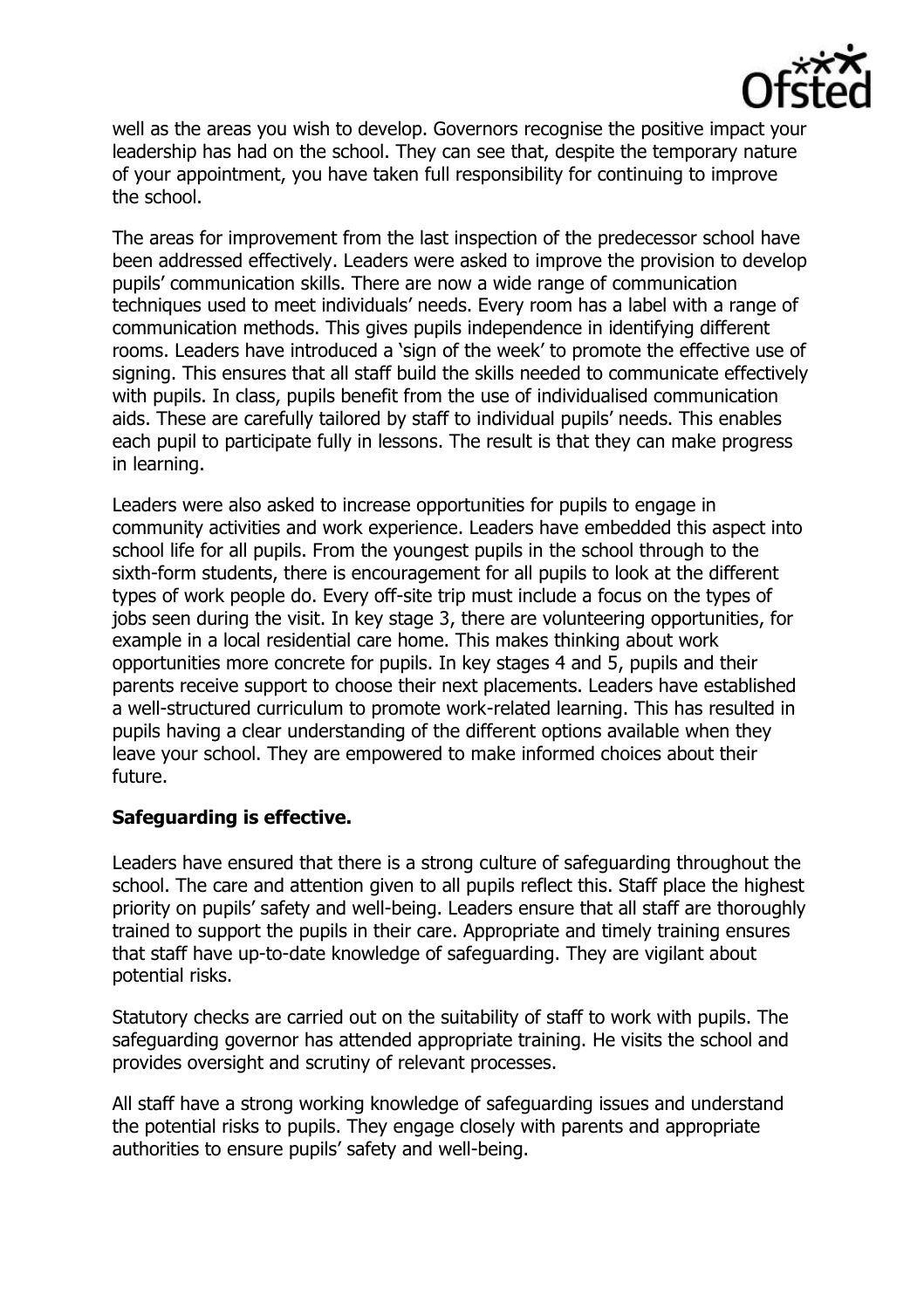

The systems to safeguard pupils are robust and rigorously monitored by leaders. Safeguarding concerns raised by staff result in swift actions by leaders. Pupils say that they feel safe and know that they can share any concerns with an adult.

# **Inspection findings**

- I wanted to find out how effectively leaders have maintained the quality of education. At the last inspection the headteacher was described as 'very ambitious for the future of the school'. I wanted to see if the acting leadership team shared this attitude.
- It is evident that you are ambitious for the school. You have continued to develop the curriculum so that it meets the needs of your pupils. The acting assistant headteacher has supported you by ensuring that the school's assessment system is accurately linked to this curriculum. You have ensured that there are effective systems in place to check the quality of teaching. It is clear that both you and the acting assistant headteacher have an accurate view of the high quality of teaching in your school. You both have clear plans to ensure that the quality of teaching improves even further. However, you recognise that middle leaders need further development. At present they do not have all the skills and knowledge needed to take responsibility for this improvement.
- I wanted to know if the teaching of English and mathematics has remained strong. The last inspection of your predecessor school identified this as a strength. There is a strong emphasis on developing independence in learning in these subjects. This is evident in lessons and in pupils' work. Teachers have high expectations for pupils. They set challenging targets based on information taken from pupils' education, health and social care plans. This ensures that each pupil has a highly individualised programme of learning in both mathematics and English. The skilful use of communication aids supports pupils' learning very effectively. Pupils can take a full part in lessons. This results in them making progress.
- I also wanted to know about pupils' rates of attendance. This is because, in the past, the proportion of pupils who were regularly absent from school was above the national average. Current figures show that absence is now below the national average. This is the result of attendance being a significant focus for the acting leadership team. Leaders monitor attendance closely. Staff undertake home visits for pupils when they have concerns. This enables leaders to provide extra support for families if required.
- There remain some pupils for whom attendance is low. This is because of their medical needs. You understand the reasons why these pupils are absent from school and you do all that you can to ensure that they attend regularly. For example, you have investigated transport for pupils with health issues. This has resulted in the organisation of specialist transportation so that these pupils can still attend school. You have robust systems in place to ensure that those pupils who are absent from school are safe.